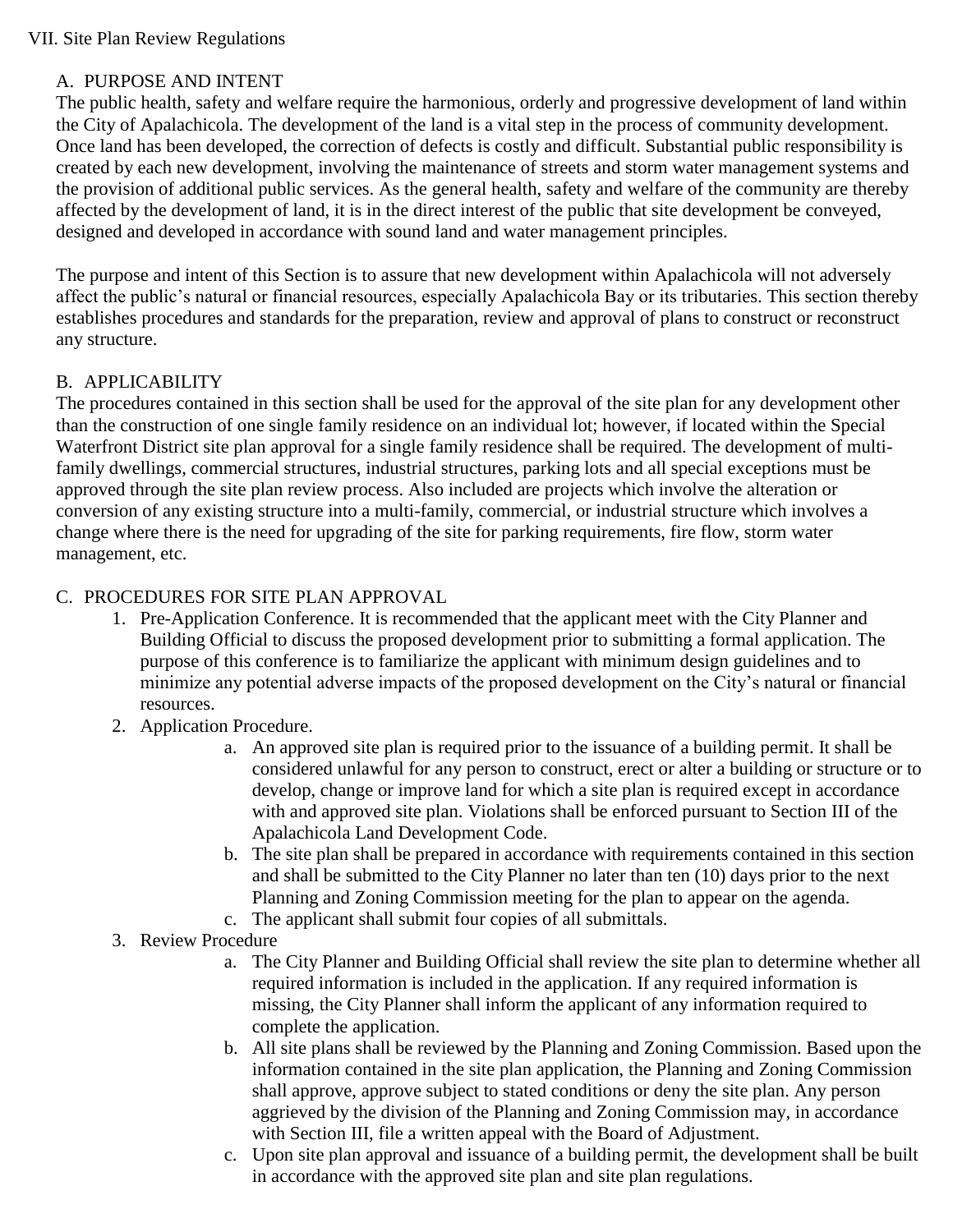## D. FEES

Application fees for site plan review, as adopted from time to time by the City Commission, must be paid by the applicant at the time of application.

# E. TIME LIMIT ON APPROVAL

Following approval of the site plan, the applicant shall have one (1) year, unless otherwise specified in the appropriate zoning district regulations, to commence construction on the site. Any site where substantial construction has not begun within one (1) year shall cause the site plan to be reevaluated by the appropriate bodies and any newly adopted standards will be considered.

# F. SITE PLAN REQUIREMENTS

- 1. Site plans or any portion thereof involving engineering shall be certified and prepared by and/o under the direct supervision of a professional engineer, qualified by training and experience into eh specific technical field involved and registered or licensed to practice that profession.
- 2. Site plans shall contain maps and documents indicating:
	- a. General Information
		- 1. Name of Project
		- 2. Statement of intended use of site
		- 3. Legal description of the property, size of parcel in acres or square feet and the linear dimensions of the property.
		- 4. Name, address, and telephone number of the owner or owners or record.
		- 5. Name, address, and telephone number of the applicant and firm which he represents.
		- 6. Name, address, signature and registration of the professionals preparing the plan.
		- 7. Date, north arrow and scale, number of sheets; the scale (not smaller than one (1) inch to fifty (50) feet shall be designated and, where appropriate, the same scale should be used in drawing the site plan rather than varying the scale.
		- 8. Vicinity map, showing relationship of proposed development to the surrounding streets, wetlands and water bodies shall be at a scale of not less than one inch equals two thousand feet  $(1: +2,000)$ .
		- 9. Location and identification of soil characteristics including wettest season high water table elevation, vegetative cover, wetlands, water bodies and the 100 year floodplain, including elevation, on the site.
		- 10. Existing topography at two (2) foot contour intervals for the propose site, except where determined to be unnecessary by the City Planner.
		- 11. Finish grading elevation.
		- 12. All existing and proposed building restriction lines (i.e., highway setback lines, easements, covenants, rights-of-way, the building setback lines, if different than those specified by the Zoning Regulation.) In addition, state any commitments, such as, contributions to offset public facilities impacts.
	- b. Building and Structures
		- 1. Intended use.
		- 2. Number of stories.
		- 3. Height of building
		- 4. Number of dwelling units and density for multifamily site plans
		- 5. Projected number of employees.
		- 6. If restaurant, show number of seats and occupancy load.
		- 7. Square footage for proposed development gross square footage, non-storage area, square footage of each story, gross square footage of sales area, etc.
	- c. Streets, Sidewalks, Driveways, Parking Areas and Loading Spaces.